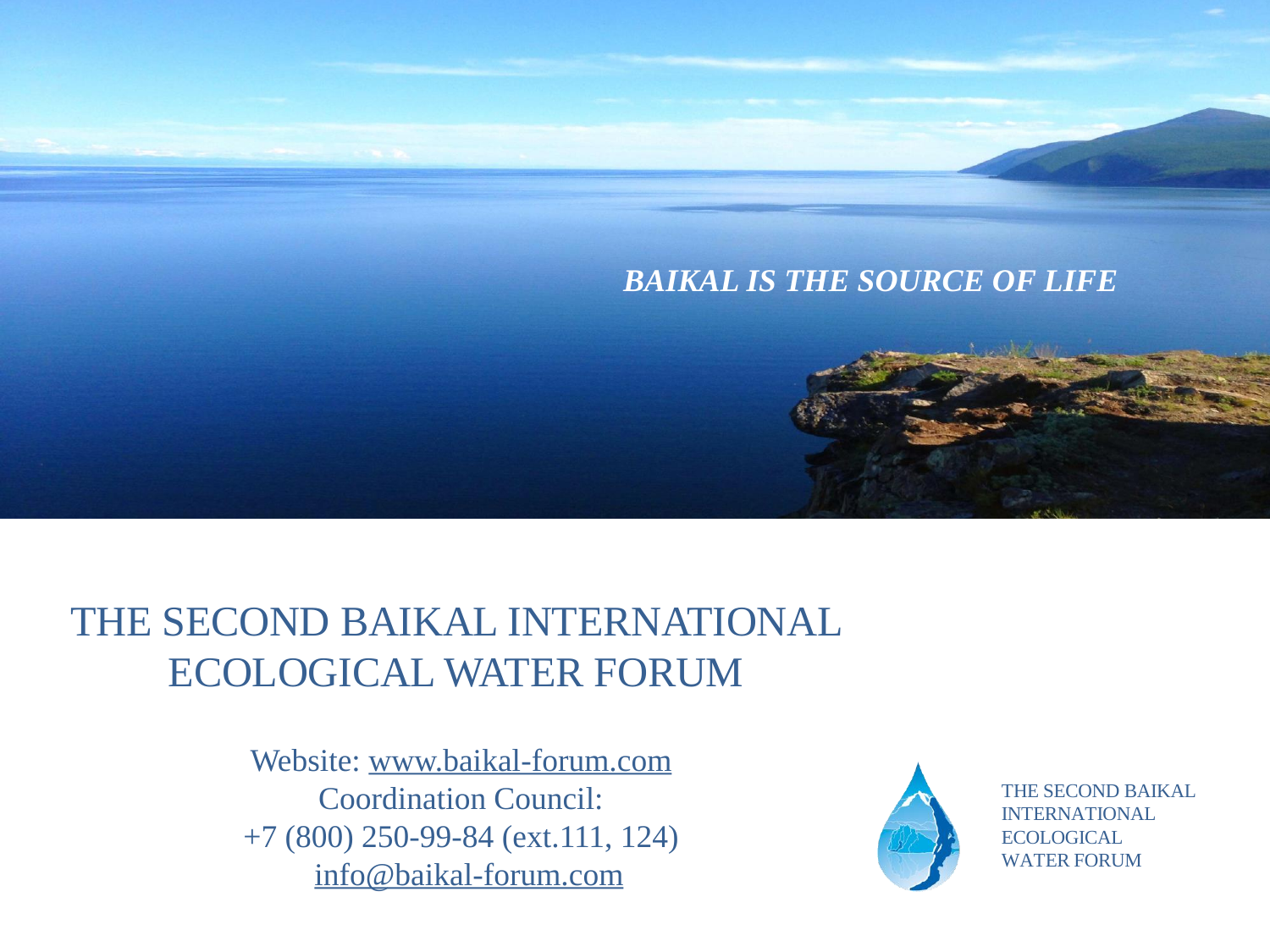## **ABOUT FORUM**

*"Baikal is our pride and a great responsibility. Its conservation for the present and future generations is unquestionably a state priority." V.V. Putin, President Of Russia* **Date of the event:** 

THE SECOND BAIKAL INTERNATIONAL ECOLOGICAL WATER FORUM

20-21 September 2018

**Venue**:

Baikal Business Centre, SibExpoCentre Exhibition complex, Irkutsk

**Organizer:** The Government of the Irkutsk region

**T**he First Baikal International Ecological Water Forum gathered more than 800 participants from 23 countries, more than 20 regions of the Russian Federation and earned recognition of such international institutes as UN, UNEPCOM, UNESCO, WHO, HELCOM and others.

**T**he Second Baikal International Ecological Water Forum is aimed to promote a constructive dialogue between its participants and to build mutually beneficial partnerships in the field of solving the actual problems related to the preservation of Lake Baikal and the sustainable development of the Baikal region.

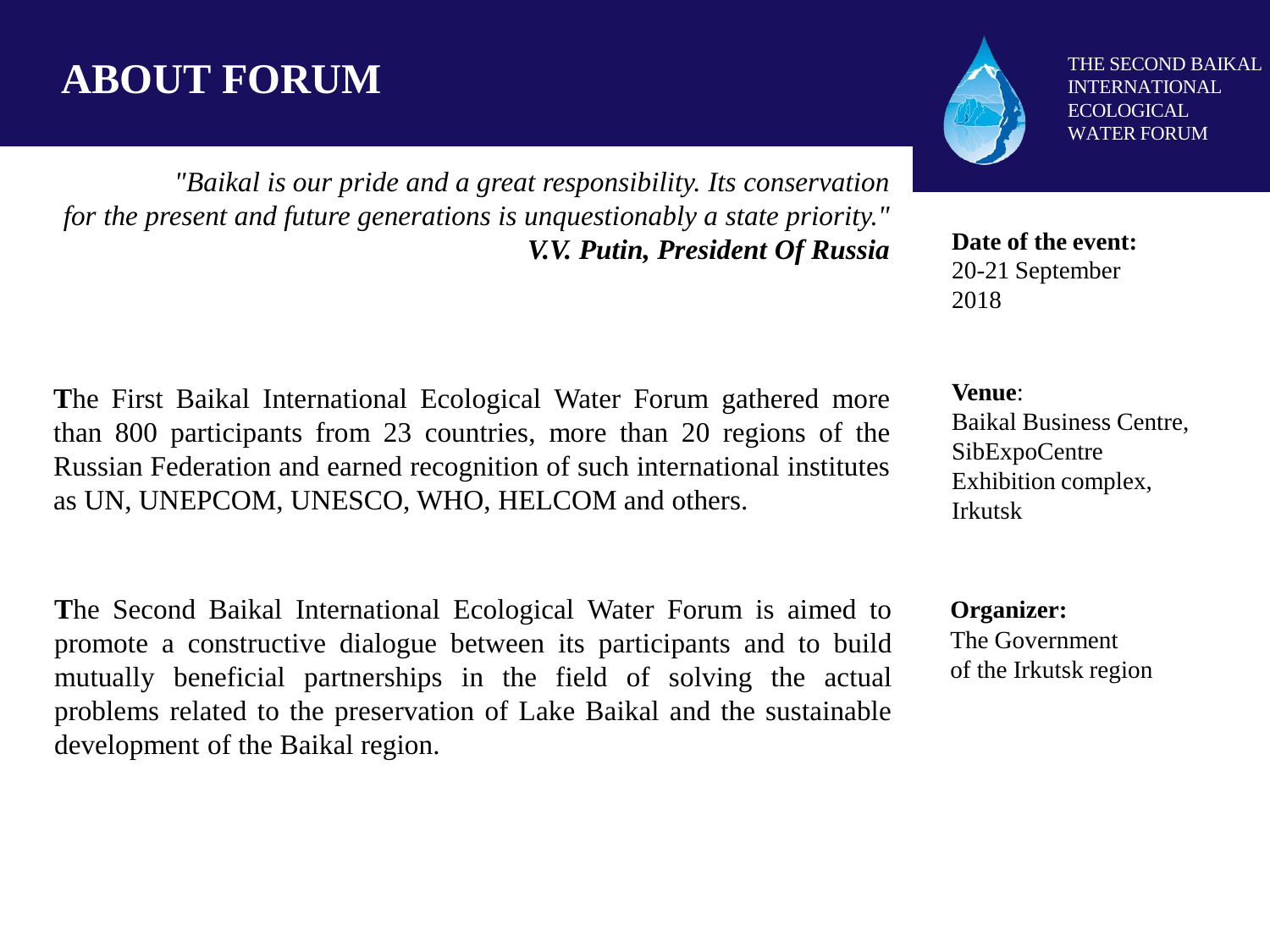# **MAIN OBJECTIVES OF THE FORUM**

THE SECOND BAIKAL INTERNATIONAL **ECOLOGICAL** WATER FORUM

- **Preservation of the purity of Lake Baikal, searching for the best tactical solutions for** the current issues of the Baikal natural area, defining the growing points on which the region should focus its work both today and tomorrow
- **I**mplementation of the Resolutions of the First Baikal International Ecological Water Forum
- Attracting attention of the public, official and business circles to the close interconnection of ecological quality of the aquatic environment and public health.
- **"W**ater Health Quality of Life" developmental patterns of the Baikal region
- **Increasing the priority status of the problems of saving and improving lakes and lake** regions in the political agenda of the countries participating in the Forum; promoting the integration process of lake regions **Broa** regions in the political agenda of the countries participating in the Forum; promoting the integration process of lake regions
- **B**roadening business contacts; investment flows to the region; launching projects with international organizations of the UN system
- **Formation** of ecological outlook ECO-GENERATION (Ecology Culture Education)
- **D**eepening of scientific contacts between academic centers and universities of Russia and countries participating in the Forum



Ecology. Culture. Education. Ecogeneration.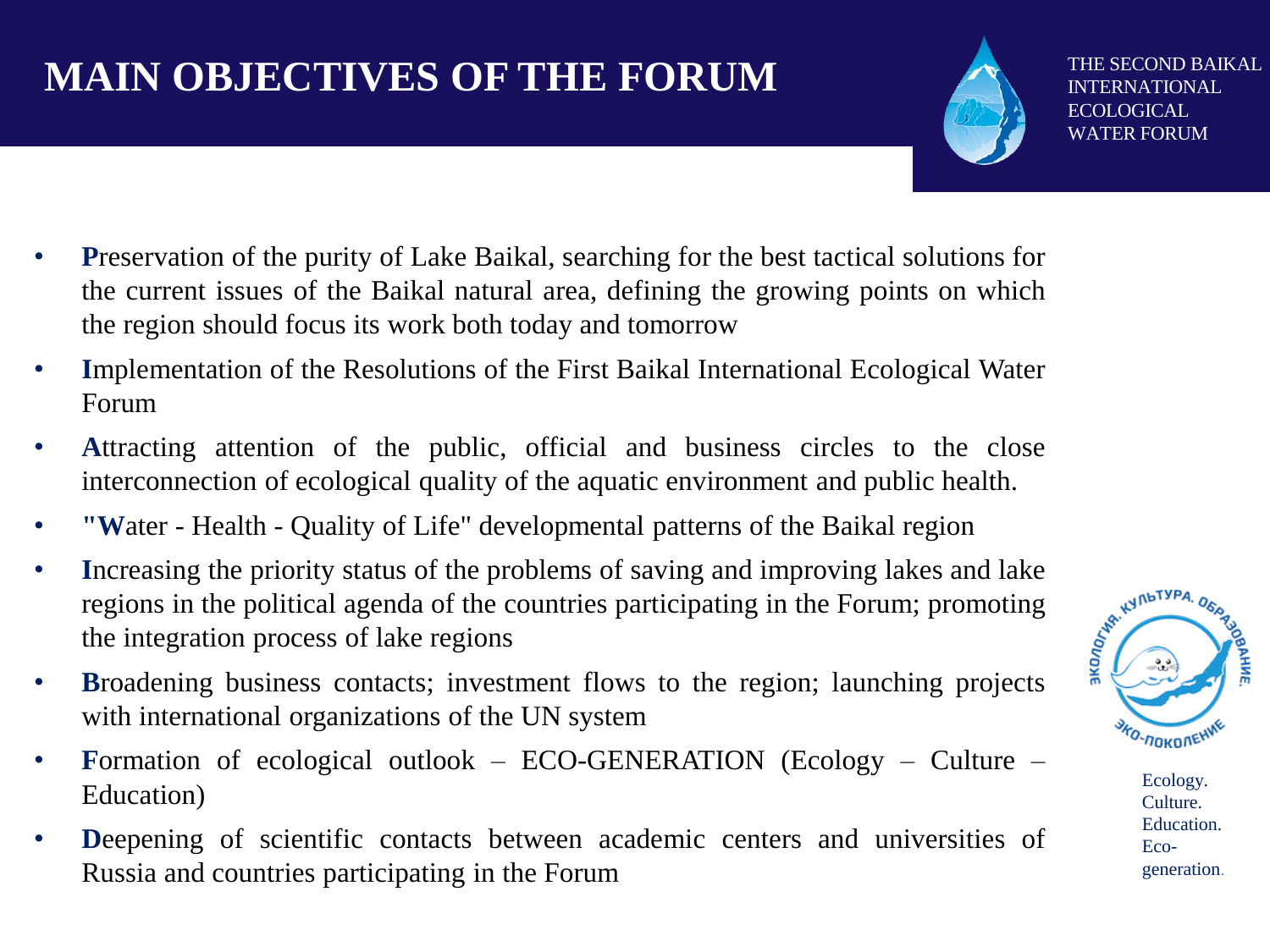# **FORUM PATTERN**



THE SECOND BAIKAL INTERNATIONAL ECOLOGICAL WATER FORUM

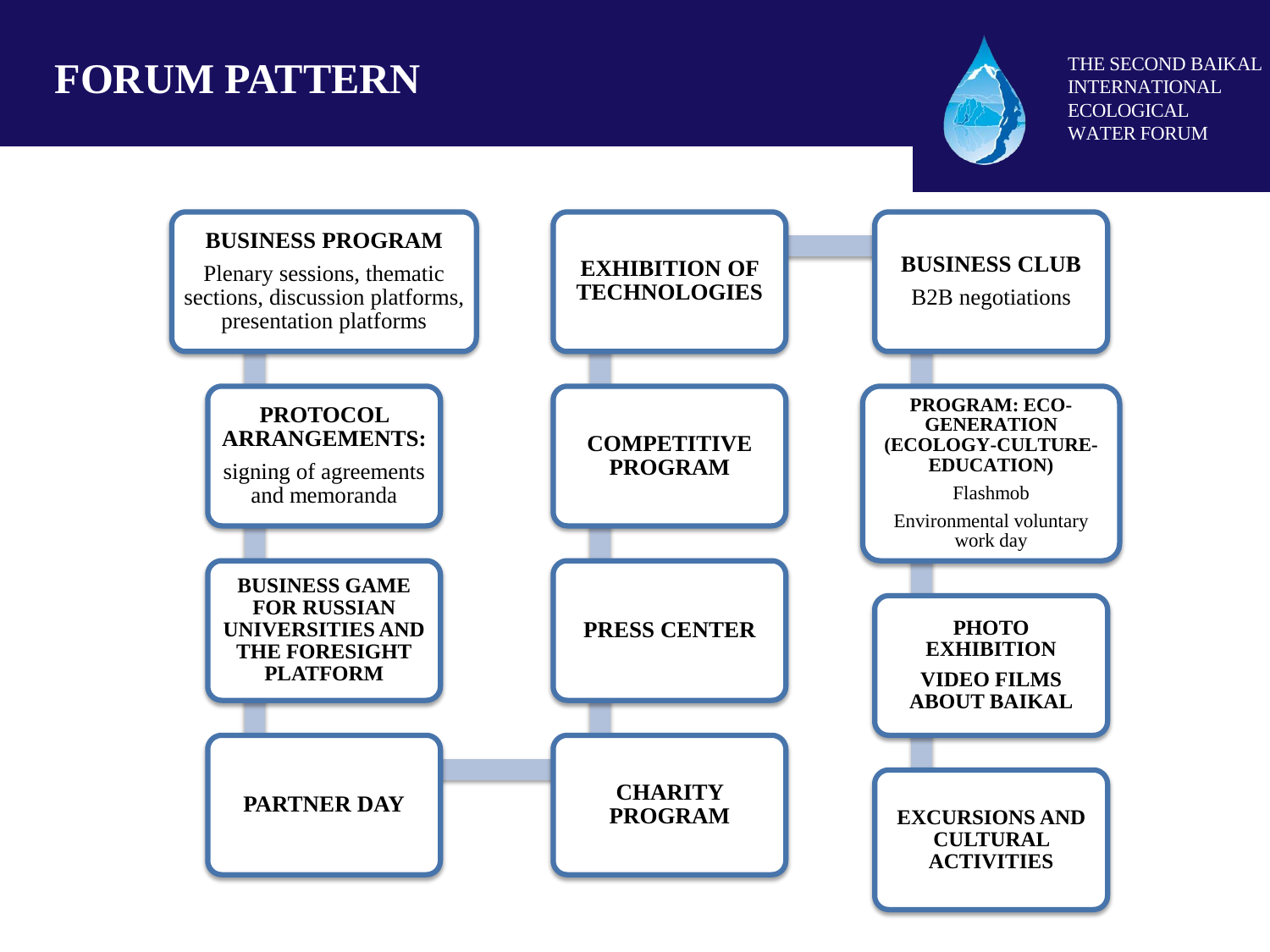#### **PLENARY SESSION**



THE SECOND BAIKAL INTERNATIONAL ECOLOGICAL WATER FORUM

**KEY TOPICS**

Implementation of legislative initiatives for harmonization of legislative and regulatory framework of the Russian Federation related to lake Baikal

Natural resources of the Baikal natural area (BNA) and their role in the preservation of public health

Introduction of the winners of the competition of the best water treatment technologies "World standard of waste water treatment - The Baikal water"

Implementation of the Resolutions of the First Baikal International Ecological Water Forum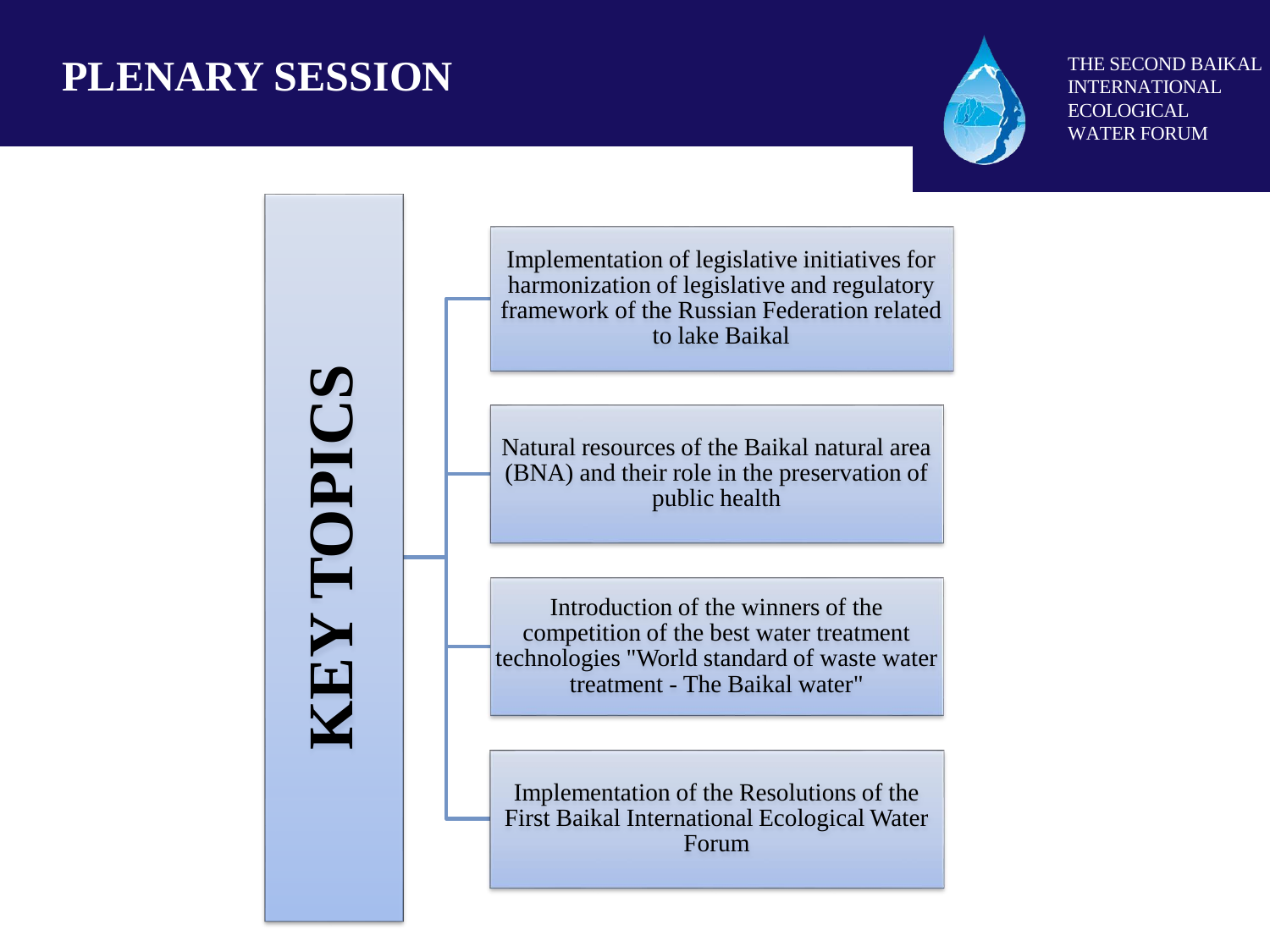# **MAIN THEMATIC SECTIONS**



THE SECOND BAIKAL INTERNATIONAL ECOLOGICAL. WATER FORUM

Interrelationship of environmental quality of the aquatic environment and public health. State policy is the elimination of contradictions between environmental restrictions and ensuring the quality of life of population of the Baikal protected area

International scientific and technological cooperation in the field of studying the impact of transboundary atmospheric processes and their man-made impact on generating of water balance of the Baikal natural area

Ecological culture and ecological education of youth, ECO-GENERATION Program. Year of the Volunteer in Russia. Best practices

Development of environmentally sound businesses of small and medium sizes in the Baikal natural area

The role of Mass Media in the formation of an environmental outlook

Public-private partnership as a model for improving living standards of the population at the Baikal natural area Regional practices

Introduction of innovative technologies for water purification, waste utilization and recycling is an important step towards improving the quality of life at Baikal. Intelligent ecomonitoring systems. Eco-cities is a trend of modern urban planning at the Baikal natural area

Assembly of Lakes Regions Association

Baikal is the territory of spiritual and physical health. Wellness and medical tourism at Baikal. Innovative technologies in the service of health: development prospects, experience and search for solutions. Eco-tourism

> Eco-tourism at the Bailal natural area

International Conference "Freshwater Ecosystems – Key Problems" (dedicated to the 90th anniversary of Limnological Institute of SB RAS)

III Russian conference with international participation "HEALTH AND QUALITY OF LIFE"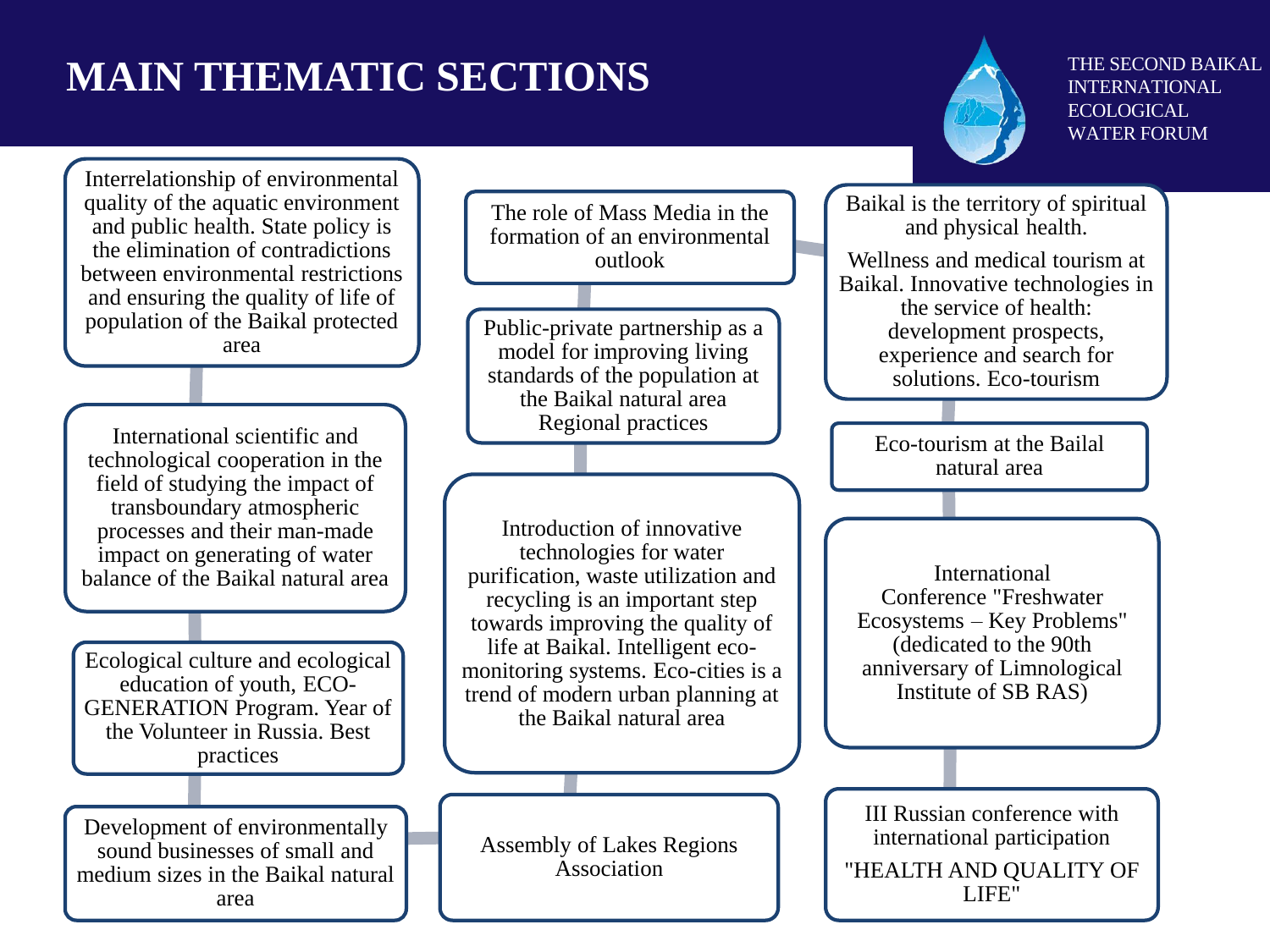



THE SECOND BAIKAL **ERNATIONAL ECOLOGICAL** WATER FORUM

**1. International competition for selecting the best technologies and projects on the topic "Baikal is the source of life" with participation of young scientists and students** 

#### **Nominations**

Projects for collection, processing and recycling of waste

Projects of socially responsible small and medium business in the Baikal region

Scientific and special water technologies projects "Water in the service of mankind – which works, heals and gives us a rise"

Wastewater treatment technologies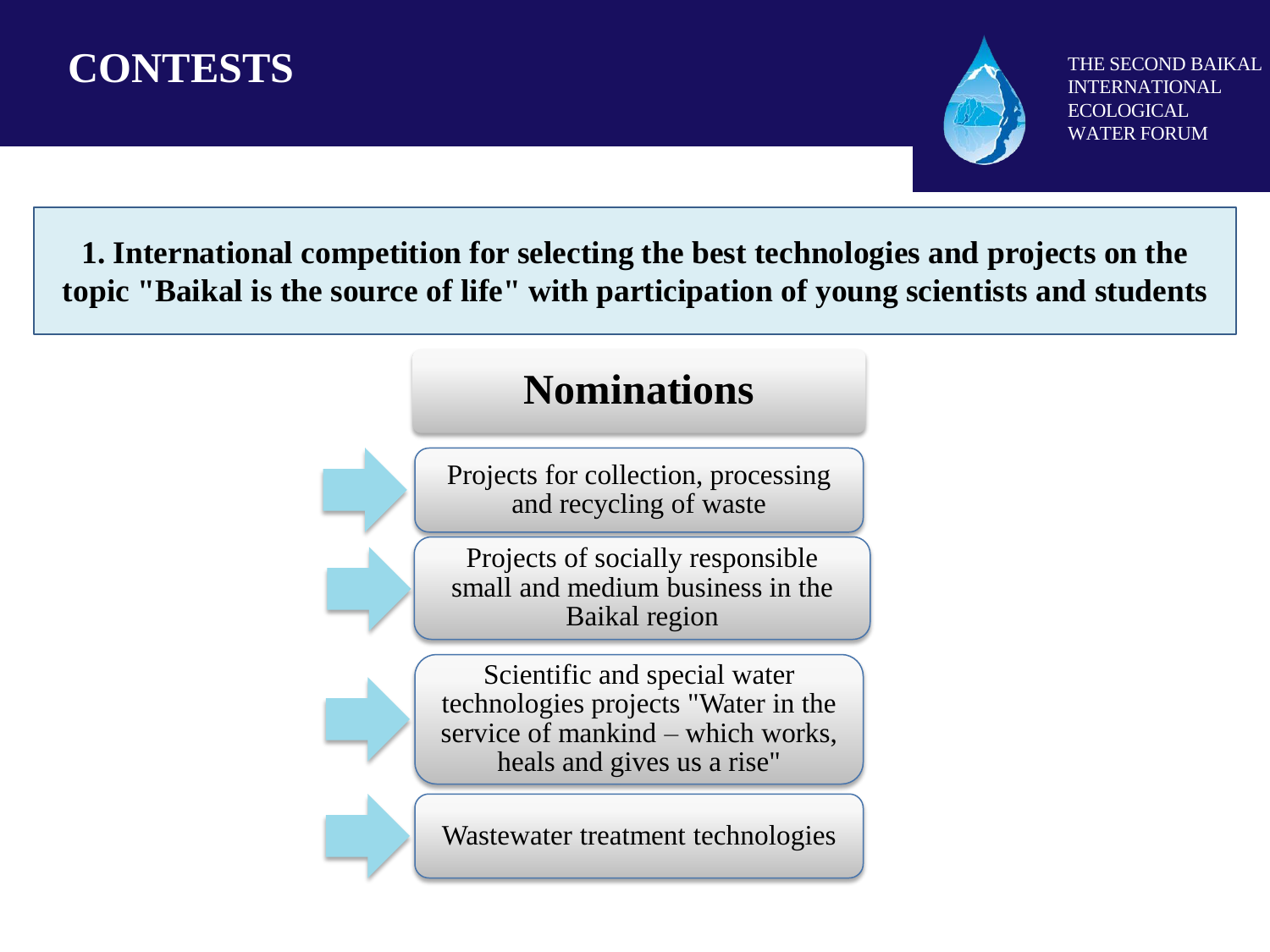



THE SECOND BAIKAL INTERNATIONAL **ECOLOGICAL** WATER FORUM

**2. Competition of educational programs under ECO-GENERATION program (Ecology. Culture. Education)** 

### **Nominations**

Methodological development of environmental lessons, games, workshops, projects, events and other interactive activities, as well as development of short and long-term educational programs in the field of environmental awareness and education

IT-network resources: Internet projects, applications for mobile phones; educational computer games; other electronic formats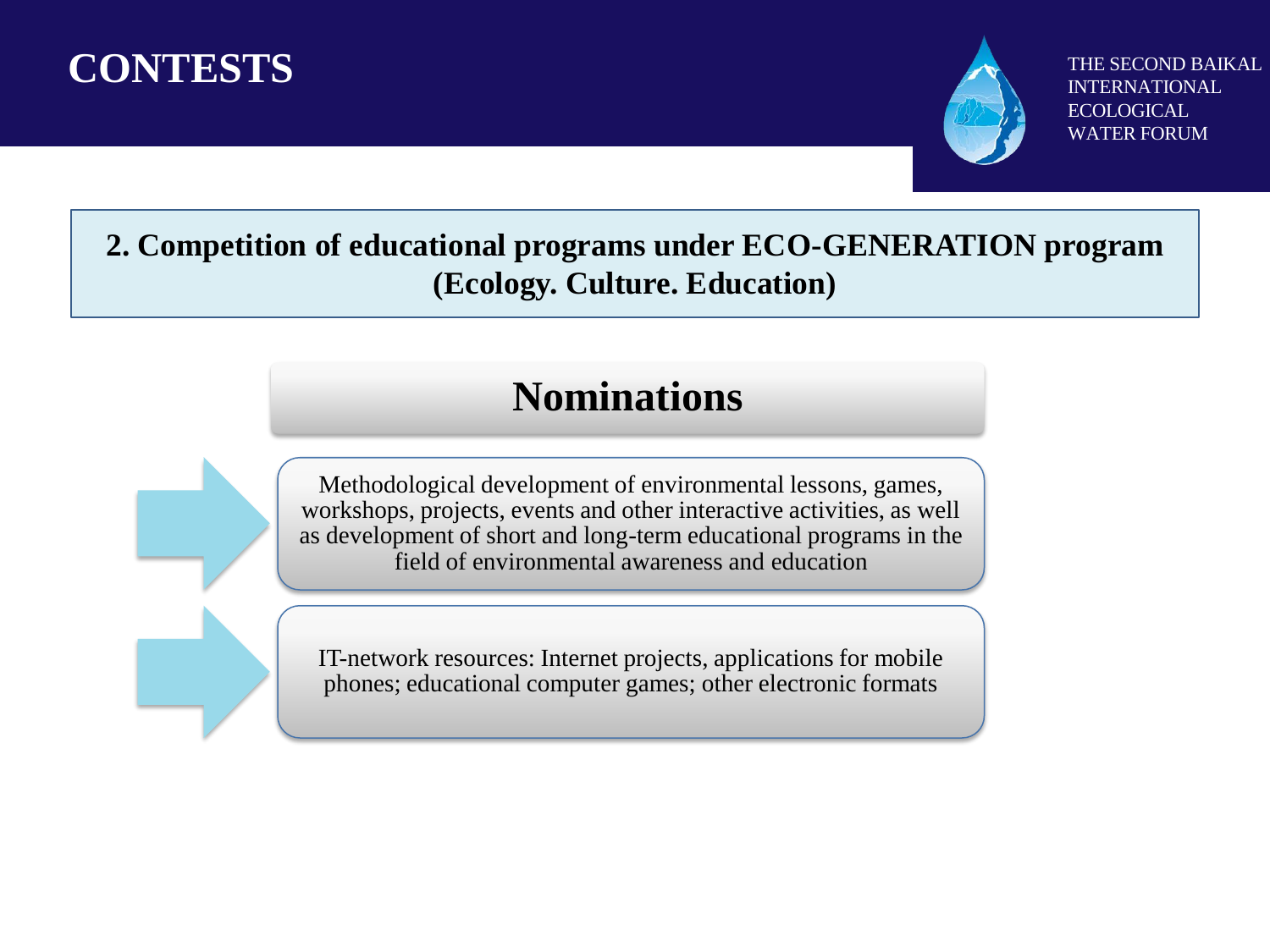# **THEMATIC SECTIONS OF THE EXHIBITION**



IND BAIKAL RNATIONAL. ECOLOGICAL WATER FORUM

Environmental monitoring

Modern wastewater treatment technologies

Rehabilitation of contaminated areas of the Baikal natural area

Construction of water and wastewater treatment facilities

The best technologies and projects on the topic "Baikal is the source of life"

Modern technologies of an eco-city

Baikal UNESCO geopark

Infrastructure and eco-transport

Collection, recycling, waste recycling

Wellness and medical tourism

Lakes Regions Association